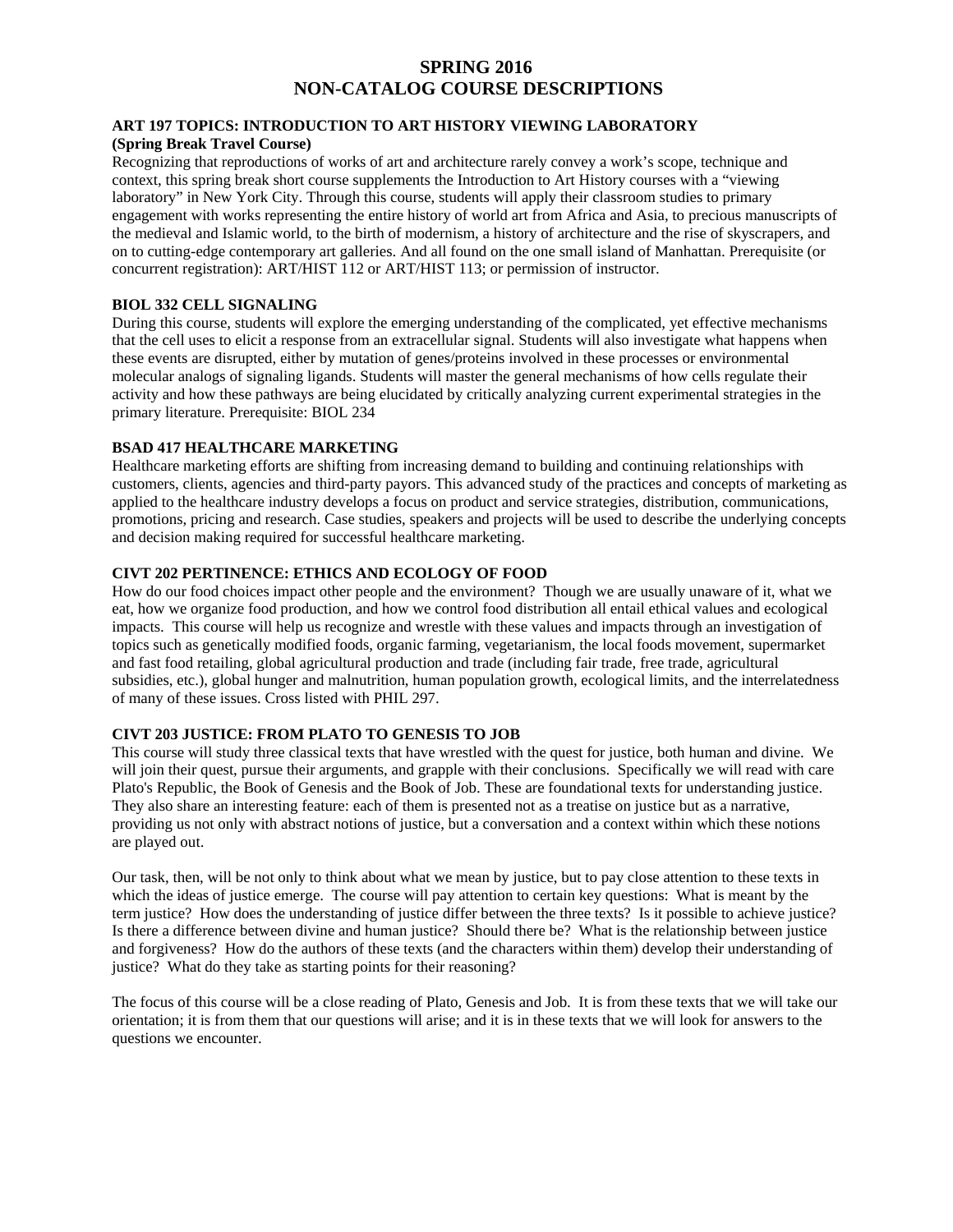### **CIVT 204 FREEDOM: THE GLOBAL SOUL AND THE SEARCH FOR HOME**

Where is home? Pico Iyer asks for those who live in countries not their own. These internationals (numbering over 200 million) are, in some ways, home-less. Their lives, according to Iyer, are spent putting places together in a stained glass whole. This course examines themes of identity, location and dislocation, and home through the novels of Taiye Selasi, Dinaw Mengesta, Teju Cole, Mohsin Hamid, and Jhumpa Lahiri. Pico Iyer's memoir provides the foundation discussion for examining these tensions of the multi-voiced self. Iyer states, "For more and more of us, home has less to do with a piece of soil than a piece of soul."

#### **COMM 397 TOPICS: MEDIA AND SOCIETY**

The messages you see, hear, and read on television and the Internet, in newspapers and magazines, and on movie screens are more than what meets the eye. These messages are a product of complex societal forces—economic, governmental, historical, political, and more. This course will explore these underlying forces and provide analytical tools to critically evaluate how they function within the media. In short, students will collectively engage a critical/cultural perspective to illuminate the complex and constitutive relationship between media and society. The primary goal in learning about this relationship is to become literate, well-informed media analysts, consumers, and critics—an essential factor to the success of a participatory democracy where the role of the media is increasingly important.

### **FREN 396 TOPICS IN LITERATURE: LA CENSURE DANS LA LITTÉRATURE ET LA CULTURE DE MASSE**

This course will investigate the role that censorship has played in French literature and popular culture from the medieval period to the present, offering possible answers to the following questions: What influences the decision to censor a work of art? Is there a difference between self-censorship and that exerted by a publisher or government? Does censorship actually halt the exchange of ideas or merely encourage subterfuge and parody? Moreover when we study literature and visual culture from this standpoint, what can we learn about shifting notions of propriety and obscenity, concepts of public and private, the role of the individual in the political process, and the balance between freedom of speech and civility in public discourse? Some class projects will include textual analysis of famous censored works as well as analyses of their historical context.

# **GENL 125A SCOTLAND'S STORIES & SCENES: INVERNESS, PORTREE ON THE ISLE OF SKYE, EDINBURGH (Spring Break Travel Course)**

The nature of this course will be to investigate how Scotland's crofting tradition, literary landscape, and place in the United Kingdom influence the Scottish identity and national consciousness. We will study how the past literary lights of Scotland, especially Sir Walter Scott, Robert Burns, and Robert Louis Stevenson, illuminate both Edinburgh as a city and the present literary landscape; furthermore, we will examine how contemporary Scottish writers cultivate a thriving literary landscape of their own, independent from the past tradition. Throughout our trip, we will travel to Inverness, Portree on the Isle of Skye, and Edinburgh.

# **GENL 197 DISCOVERING BARCELONA: COLONIALISM, IDENTITY, AND MODERNISM (Spring Break Travel Course)**

For over a thousand years Barcelona has been one of the most important cities in Catalunya. We find a checkered history here which includes assignation plots, the Inquisition, the establishment of Christopher Columbus, the rise of Modernism, and more recently, the 1992 Olympics. Some of the most important painters of the twentieth centuryartists such as Joan Miró, Salvador Dalí, and Pablo Picasso-not only called Barcelona home, but they also suggested that without the vibrancy of this city their work would have been vastly different. It is impossible to imagine contemporary Barcelona without acknowledging the architectural genius of Antoni Gaudí who almost singlehandedly challenged the world to look at buildings differently. This is a unique city that belongs, not so much to Spain, as it does to the world.

### **GOVT 301 STATE AND LOCAL POLITICS**

This course provides an introduction to state and local governments. Examining political actors in relation to the rules and institutions governing their behavior, this course will also focus on policymaking at the state and local level. We will systematically and empirically study topics such as the structure and function of sub-national governments, political actors, and policy outcomes found across the fifty states and countless localities.

#### **HIST 297 TOPICS: MEN AND WOMEN IN LATIN AMERICAN HISTORY**

This course focuses on the deeply personal and contradictory history of gender in Latin America. We first examine the cultural norms that govern the behaviors of men and women in Latin America today before exploring their historical roots. We will read the stories of people's lives to consider topics such as love interests through marriages and adultery as well as the role of religion in forming gender ideals. Those who are considering working with Latinos will find this course helpful to learn unwritten rules that can cause miscommunication.